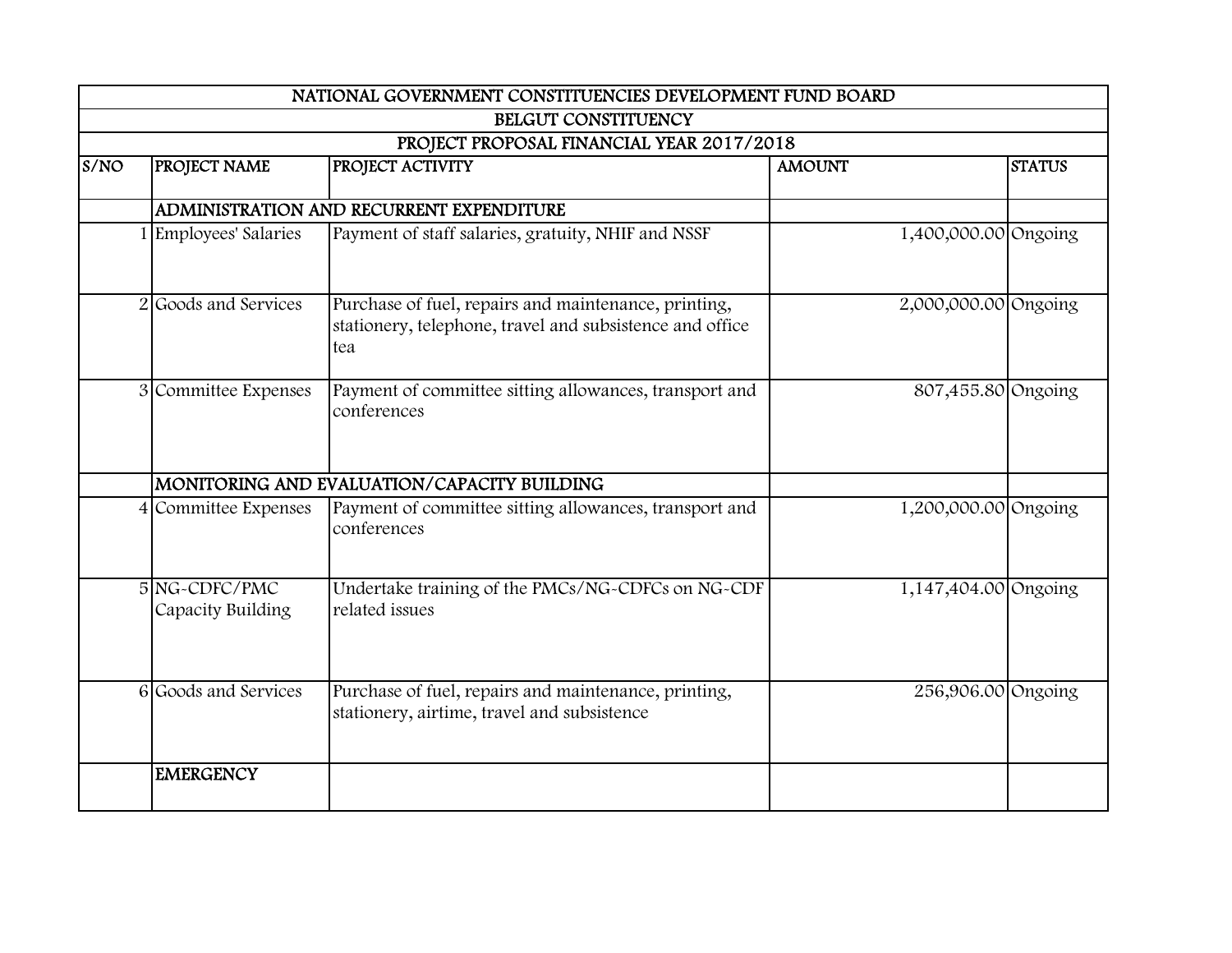| 7 Emergency                                | To cater for any unforeseen occurrences in the<br>constituency during the financial year                         | 4,568,965.82 Ongoing  |  |
|--------------------------------------------|------------------------------------------------------------------------------------------------------------------|-----------------------|--|
| <b>BURSARY</b>                             |                                                                                                                  |                       |  |
| 8 Bursary Secondary<br>Schools/Day Schools | Payment of bursary to needy students                                                                             | 11,202,586.20 Ongoing |  |
| 9 Bursary Tertiary<br>Schools              | Payment of bursary to needy students                                                                             | 6,000,000.00 Ongoing  |  |
| <b>SPORTS</b>                              |                                                                                                                  |                       |  |
| 10 Constituency Sports<br>Tournaments      | To carry out sports tournamentand the winning<br>teams/Schools be awarded with trophies, balls and<br>games kits | 600,000.00 Ongoing    |  |
| <b>PRIMARY SCHOOLS</b>                     |                                                                                                                  |                       |  |
| 11 Chebungungon<br>Primary School          | Completion of library - plastering, floor finishes, fixing<br>windows, doors and painting                        | 500,000.00 Ongoing    |  |
| 12 Borborwet Primary<br>School             | Completion Of ICT room - electrical works, plastering,<br>painting and equiping                                  | 400,000.00 Ongoing    |  |
| 13 Chemamul "A"<br>Primary School          | Construction of one classroom                                                                                    | 850,000.00 New        |  |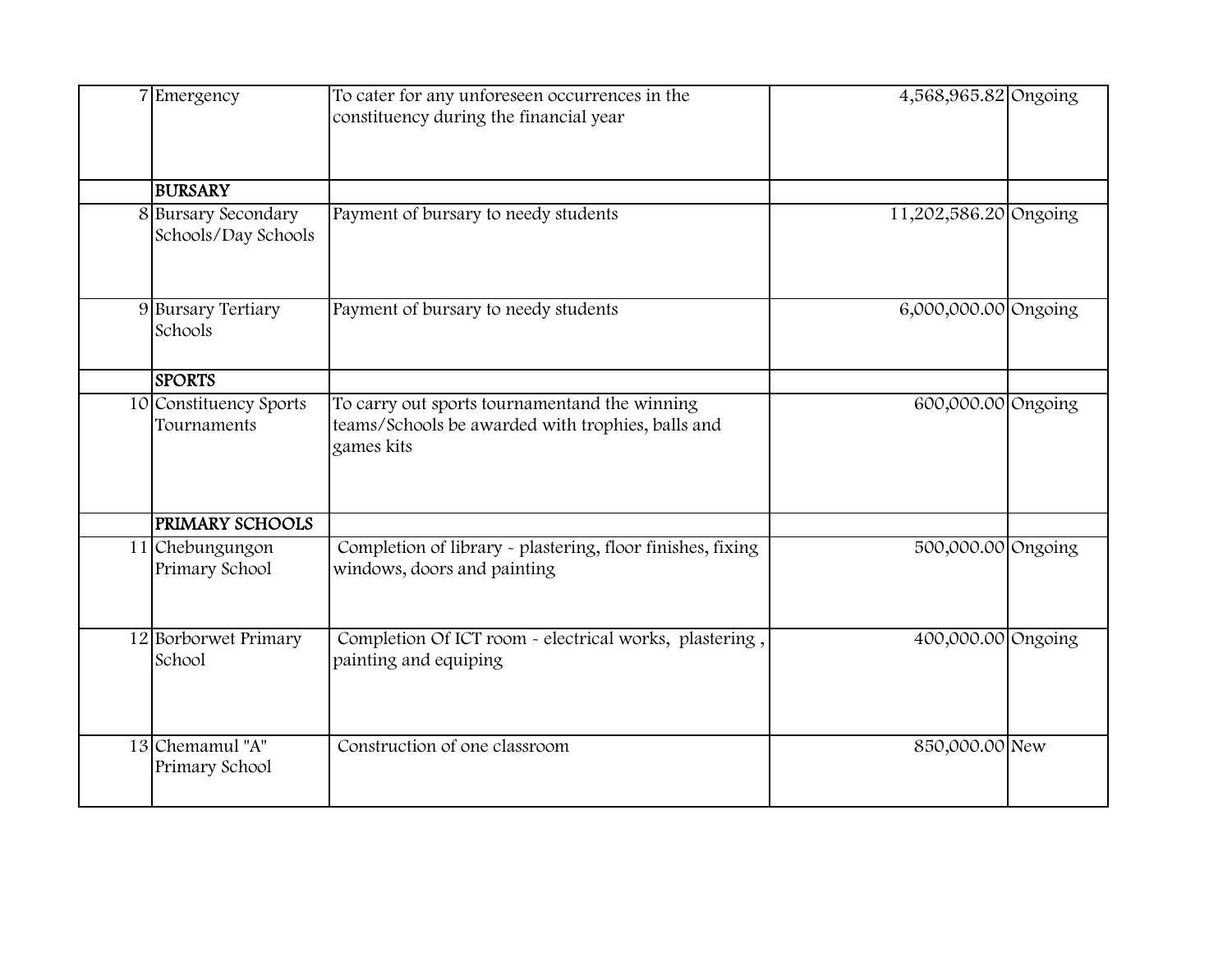| 14 Chepkutbei Primary<br>School  | Completion of 2 classrooms - roofing, plastering, floor<br>finishes, fixing doors and windows                                           | 400,000.00 Ongoing |  |
|----------------------------------|-----------------------------------------------------------------------------------------------------------------------------------------|--------------------|--|
| 15 Chepnagai Primary<br>School   | Construction of one classroom Kshs.850,000 and<br>purchase of 50 desks Kshs.50,000                                                      | 900,000.00 New     |  |
| 16 Cheptenye Primary<br>School   | Refurbishment and completion of administration block -<br>painting, floor finishes                                                      | 200,000.00 Ongoing |  |
| 17 Cheptigit Primary<br>School   | Construction of 6 door pit latrine                                                                                                      | 300,000.00 New     |  |
| 18 Chyemen Primary<br>School     | Partly purchase of one acre of land                                                                                                     | 700,000.00 New     |  |
| 19 Itanda Primary School         | Construction of one classroom Kshs.850,000 and<br>completion of 2 classrooms, Kshs.300,000 - plastering,<br>floor finishes and painting | 1,150,000.00 New   |  |
| 20 Kaborok Primary<br>School     | Completion of administration block - plastering, fixing<br>doors and windows, floor finishes and painting                               | 750,000.00 Ongoing |  |
| 21 Kapchebet B Primary<br>School | Completion of 3 classrooms - painting, ceiling board<br>and floor finishes                                                              | 300,000.00 Ongoing |  |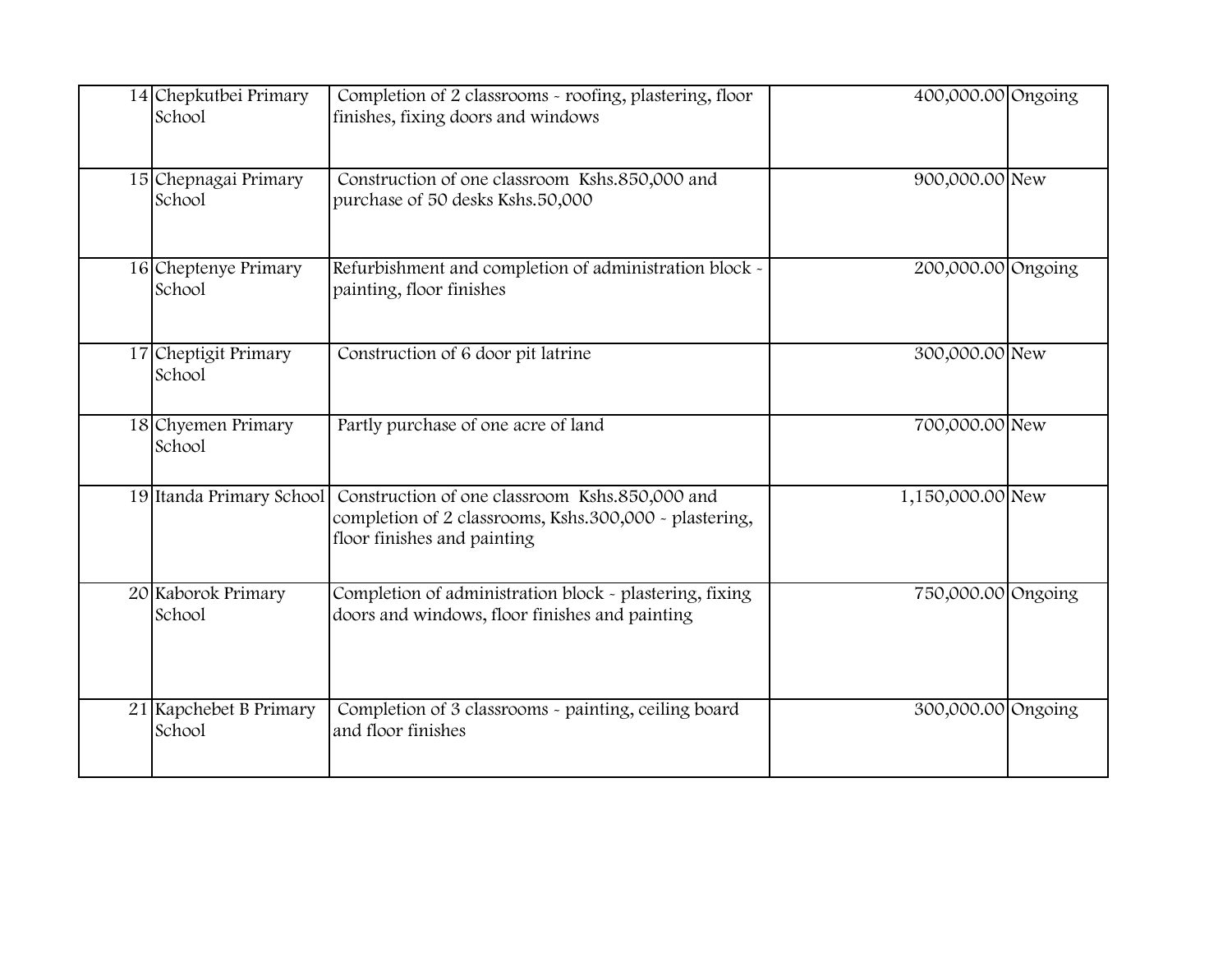| 22 Kapmaso Milimani<br>Primary School | Equiping of the library - purchase of text books<br>Kshs.130,000 and purchase of furnitures ~10 reading<br>tables 50 chairs Kshs.80,000                                                                                                          | 200,000.00 Ongoing |  |
|---------------------------------------|--------------------------------------------------------------------------------------------------------------------------------------------------------------------------------------------------------------------------------------------------|--------------------|--|
| 23 Kapmaso Primary<br>School          | Completion of modern library - plastering, fixing doors<br>and windows and floor finsihes                                                                                                                                                        | 500,000.00 Ongoing |  |
| 24 Kapriro Primary<br>School          | Completion of library - plastering, fixing doors and<br>windows, floor finishes and painting                                                                                                                                                     | 400,000.00 Ongoing |  |
| 25 Kapsisiywo Primary<br>School       | Completion of 2 classrooms - putting up slab, plastering,<br>fixing doors and windows, floor finishes, electrical<br>works and painting                                                                                                          | 700,000.00 Ongoing |  |
| 26 Kapsoiyo Primary<br>School         | Completion of administration block - plastering, fixing<br>doors and windows and floor finishes                                                                                                                                                  | 400,000.00 Ongoing |  |
| 27 Keben Primary School               | Completion of computer labaratory - plastering safe,<br>painting, floor finishes and equiping                                                                                                                                                    | 450,000.00 New     |  |
| 28 Kibingei Prmary<br>School          | Completion of a classroom Kshs.100,000 -floor finishes,<br>painting, ceiling board and fixing glasses and<br>renovation of 4 classrooms Kshs.200,000 - refilling pot<br>holes, repairing cracked walls, replacing broken<br>windows and painting | 300,000.00 New     |  |
| 29 Kiboito Primary<br>School          | Completion of library - painting, putting up shelves,<br>equipping with books and furniture                                                                                                                                                      | 400,000.00 Ongoing |  |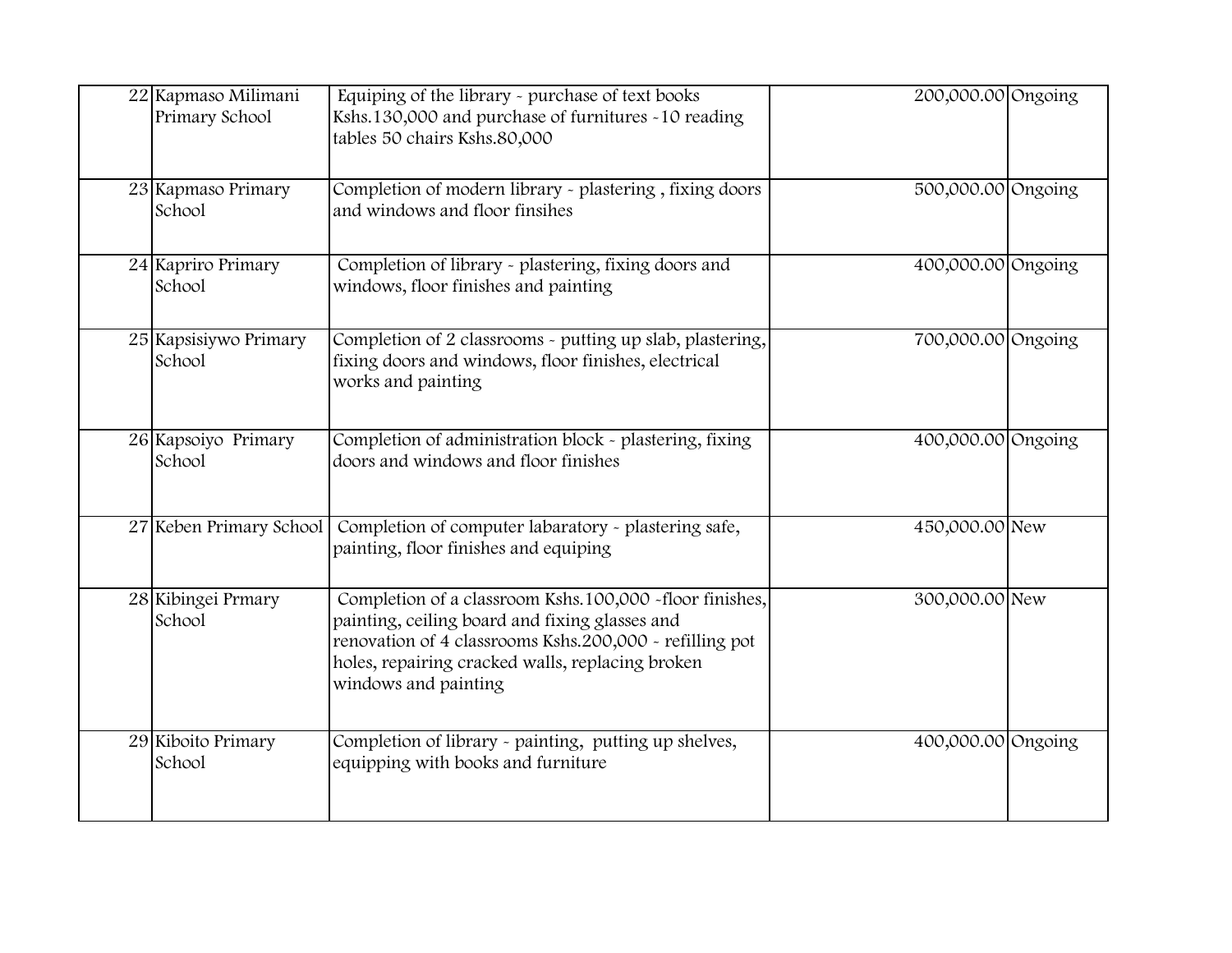| 30 Kiplalmat Primary<br>School   | Completion 2 classrooms Kshs.700,000 putting up slab,<br>plastering, fixing doors and windows, floor finishes,<br>electrical works and painting and construction of one<br>classroom Kshs.850,000 | 1,550,000.00 Ongoing |  |
|----------------------------------|---------------------------------------------------------------------------------------------------------------------------------------------------------------------------------------------------|----------------------|--|
| 31 Koitalel Primary<br>School    | Completion of administration block - plastering, fixing<br>doorsand windows, floor finishes and painting                                                                                          | 700,000.00 Ongoing   |  |
| 32 Machorwa Primary<br>School    | Completion of administration block - plastering, fixing<br>doorsand windows, floor finishes and painting                                                                                          | 700,000.00 Ongoing   |  |
| 33 Mak - Peter Primary<br>School | Construction of one classroom                                                                                                                                                                     | 850,000.00 New       |  |
| 34 Mereonik Primary<br>School    | Completion of one classroom - plastering, window<br>panes and doors, glasses, painting and floor finishes                                                                                         | 200,000.00 Ongoing   |  |
| 35 Simotwo Primary<br>School     | Construction of adminstration block/library                                                                                                                                                       | 800,000.00 New       |  |
| 36 Susumwet Primary<br>School    | Completion of library - plastering, fixing doorsand<br>windows, floor finishes and painting                                                                                                       | 650,000.00 Ongoing   |  |
| 37 Turguito Primary<br>School    | Construction of 2 classrooms                                                                                                                                                                      | 1,700,000.00 New     |  |
| <b>SECONDARY</b>                 |                                                                                                                                                                                                   |                      |  |

SCHOOLS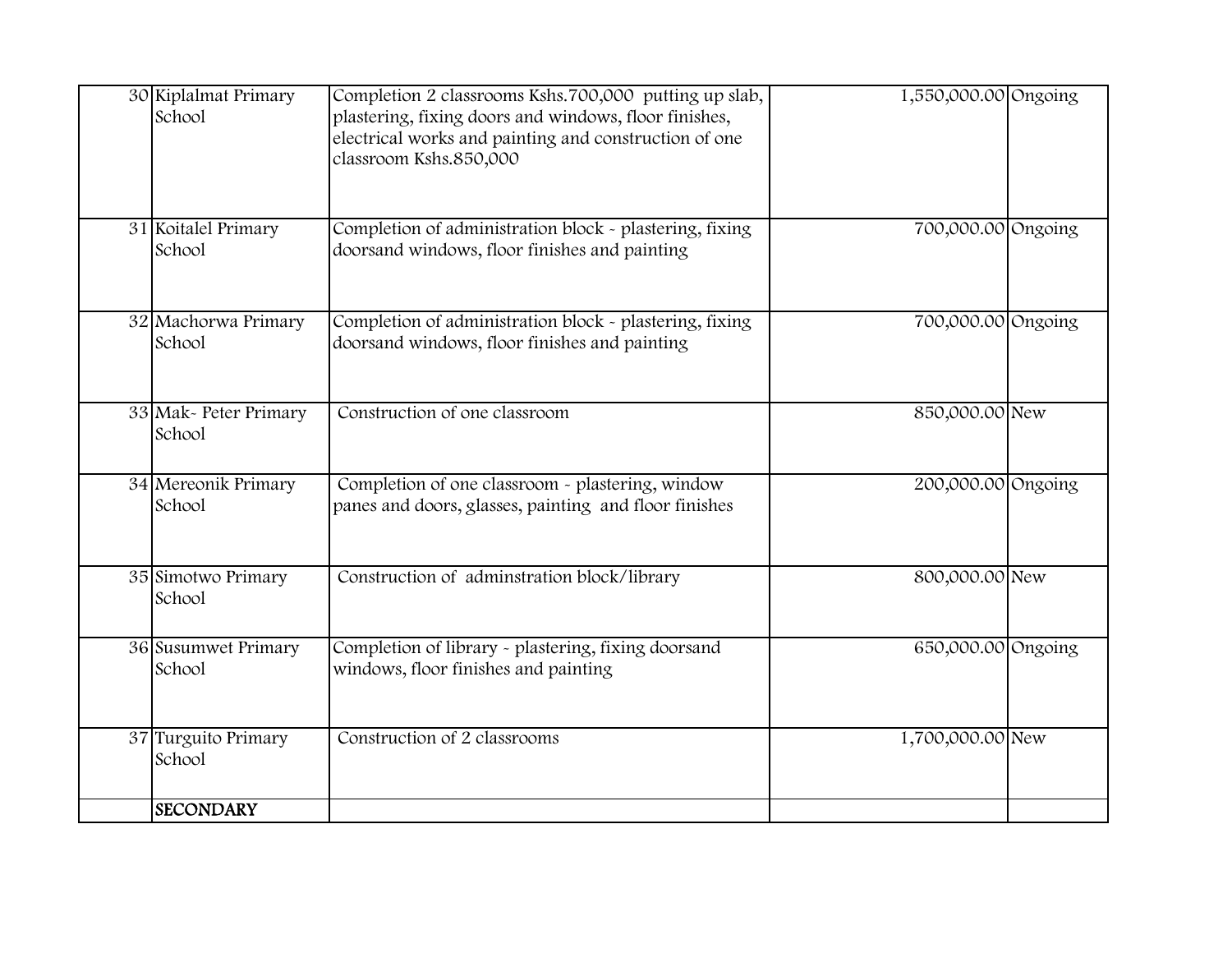| 38 Kaplutiet Secondary<br>School     | Construction of 6 door pit latrine                                                                                                      | 300,000.00 New       |  |
|--------------------------------------|-----------------------------------------------------------------------------------------------------------------------------------------|----------------------|--|
| 39 Belgut Starehe Girls<br>Centre    | Purchase of 30 desks and chairs, 15 beds Kshs.250,000,<br>construction of 3 door staff latrine Kshs.200,000 and<br>fencing Kshs.200,000 | 650,000.00 New       |  |
| 40 Borborwet Secondary<br>School     | Completion of modern library - walling, plastering and<br>electrical works                                                              | 700,000.00 Ongoing   |  |
| 41 Chebirirbei Secondary<br>School   | Completion of laboratory - painting, floor finishes and<br>equiping of the science laboratory                                           | 400,000.00 Ongoing   |  |
| 42 Chemamul Boys<br>Secondary School | Construction of 8 door modern pit latrines                                                                                              | 500,000.00 New       |  |
| 43 Chemamul Mixed                    | Completion of science laboratory - plumbing works,<br>Day Secondary School painting and installation of tables and preparation room     | 1,000,000.00 Ongoing |  |
| 44 Chepkosilen<br>Secondary School   | Construction of 2 classrooms                                                                                                            | 1,700,000.00 New     |  |
| 45 Cheptororiet<br>Secondary School  | Completion of 3 classrooms - floor finishes, ceiling<br>board, plastering, window panes, painting and<br>electricity                    | 1,000,000.00 Ongoing |  |
| 46 Cheribo Secondary<br>School       | Completion of library - walling, roofing and plastering                                                                                 | 1,000,000.00 Ongoing |  |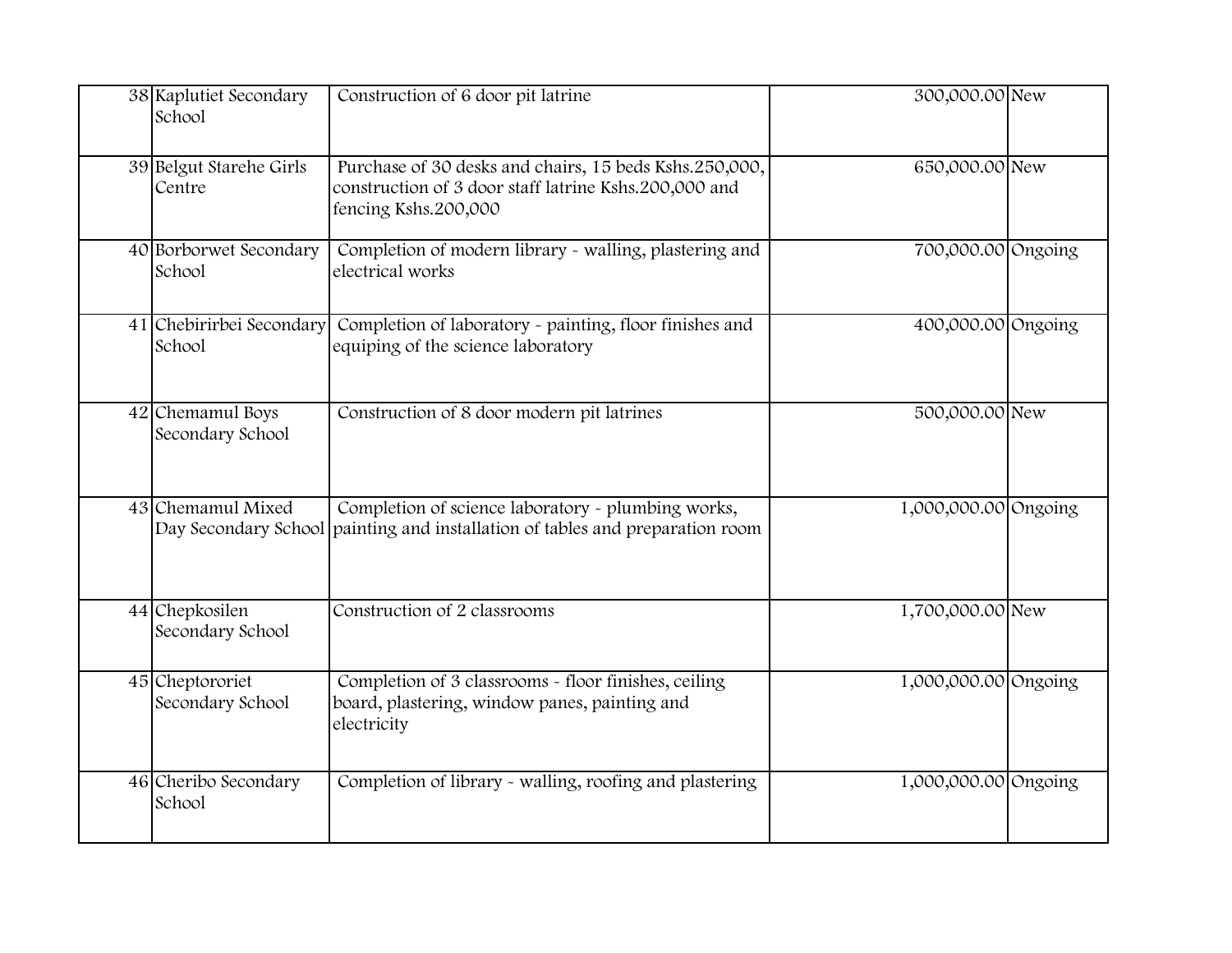| 47 Cheronget Secondary<br>School         | Completion of a classroom Kshs.200,000 - plastering,<br>fixing windows and doors electrical works and painting<br>and construction of one classroom Kshs.850,000 | 1,050,000.00 Ongoing |  |
|------------------------------------------|------------------------------------------------------------------------------------------------------------------------------------------------------------------|----------------------|--|
| 48 Getumbe Secondary<br>School           | Completion of library - walling, roofing and plastering                                                                                                          | 1,000,000.00 Ongoing |  |
| 49 Kabianga Girls<br>Secondary School    | Construction of dormitory                                                                                                                                        | 1,000,000.00 New     |  |
| 50 Kapchebet Girls<br>Secondary School   | Completion of science laboratory - plumbing works,<br>roofing and plastering                                                                                     | 650,000.00 Ongoing   |  |
| 51 Kapkitony Day<br>Secondary School     | Completion of three classrooms - plastering, fixing<br>windows, doors, ceiling board, floor finishes and<br>painting                                             | 1,000,000.00 Ongoing |  |
| 52 Kapmaso Secondary<br>School           | Completion of adminstration block -plastering,<br>painting, floor finishes, fixing doors and windows and<br>finishing works                                      | 1,500,000.00 Ongoing |  |
| 53 Kapsoiyo Secondary<br>School          | Renovation of 5 classrooms - refilling pot holes,<br>painting, reroofing, refilling cracked walls and<br>replacement of broken windows                           | 500,000.00 New       |  |
| 54 Kaptebeswet Girls<br>Secondary School | Construction of science laboratory                                                                                                                               | 800,000.00 New       |  |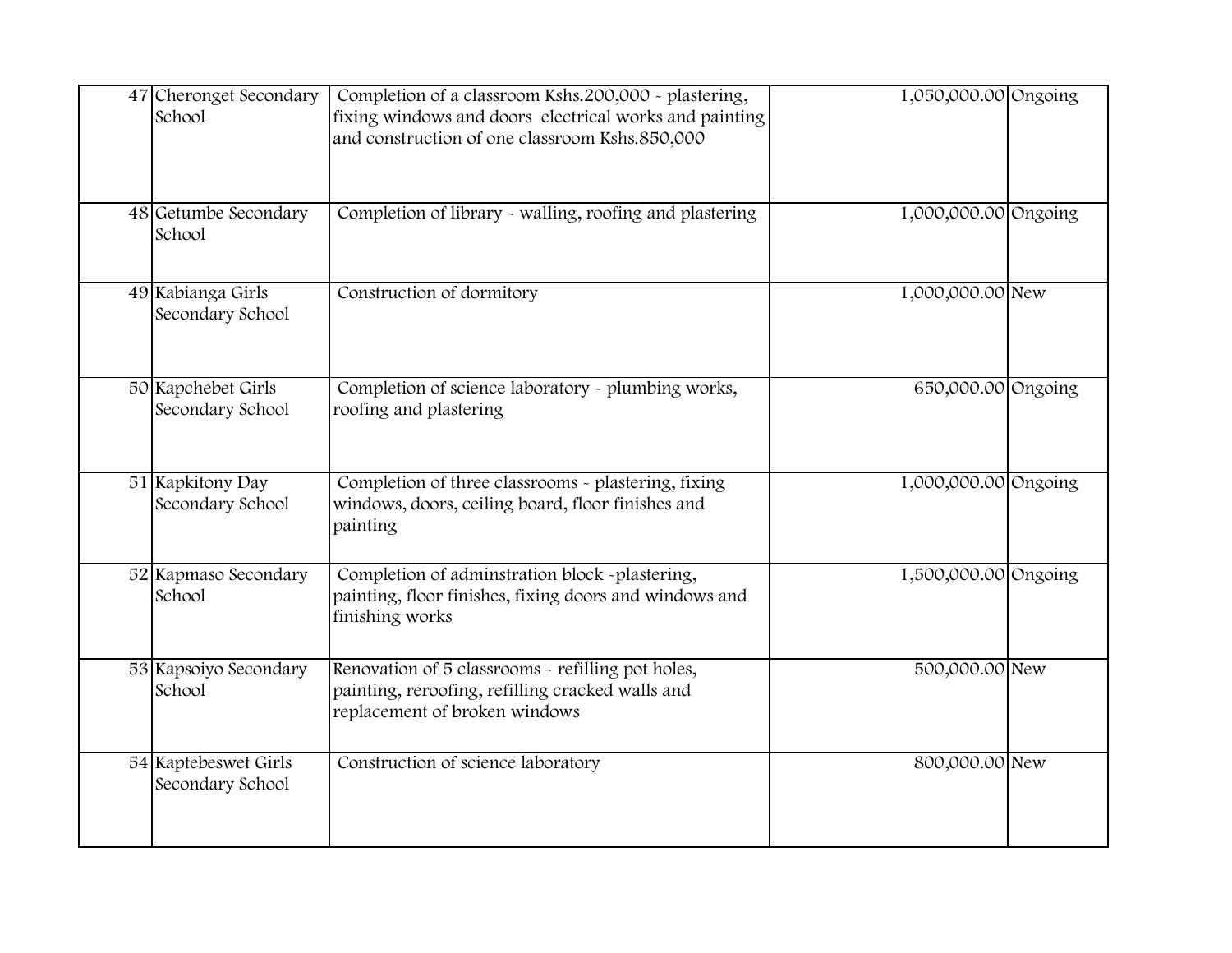| 55 Kibingei Girls<br>Secondary School     | Last payment of one acre of land, Kshs.600,000,<br>completion of science laboratory, Kshs.800,000 -<br>fittings, electrical works, putting up tables, plumbing<br>works and painting | 1,400,000.00 Ongoing |  |
|-------------------------------------------|--------------------------------------------------------------------------------------------------------------------------------------------------------------------------------------|----------------------|--|
| 56 Kipsolu Boys<br>Secondary School       | Completion of dormitory - floor finishes, painting and<br>window glasses                                                                                                             | 800,000.00 Ongoing   |  |
| 57 Kiptome Secondary<br>School            | Completion of laboratory - fittings, electrical works,<br>putting up tables and plumbing works                                                                                       | 500,000.00 Ongoing   |  |
| 58 Nyabangi Secondary<br>School           | Construction of adminstration block                                                                                                                                                  | 700,000.00 New       |  |
| 59 Belgut Taptugen<br>Starehe Boys Centre | Purchase of desks and chairs, beds, printer and<br>computer, Kshs.350,000 and completion of dormitory<br>i.e. plastering, roofing and fixing windows<br>Kshs.1,000,000               | 1,350,000.00 Ongoing |  |
| 60 Teldet Secondary<br>School             | Completion of adminstration block - walling, roofing<br>and plastering                                                                                                               | 700,000.00 Ongoing   |  |
| <b>SECURITY</b>                           |                                                                                                                                                                                      |                      |  |
| 61 Deputy County<br>Commisioner           | Construction of 3 door modern pit latrine                                                                                                                                            | 200,000.00 Ongoing   |  |
| <b>OTHER PROJECTS</b>                     |                                                                                                                                                                                      |                      |  |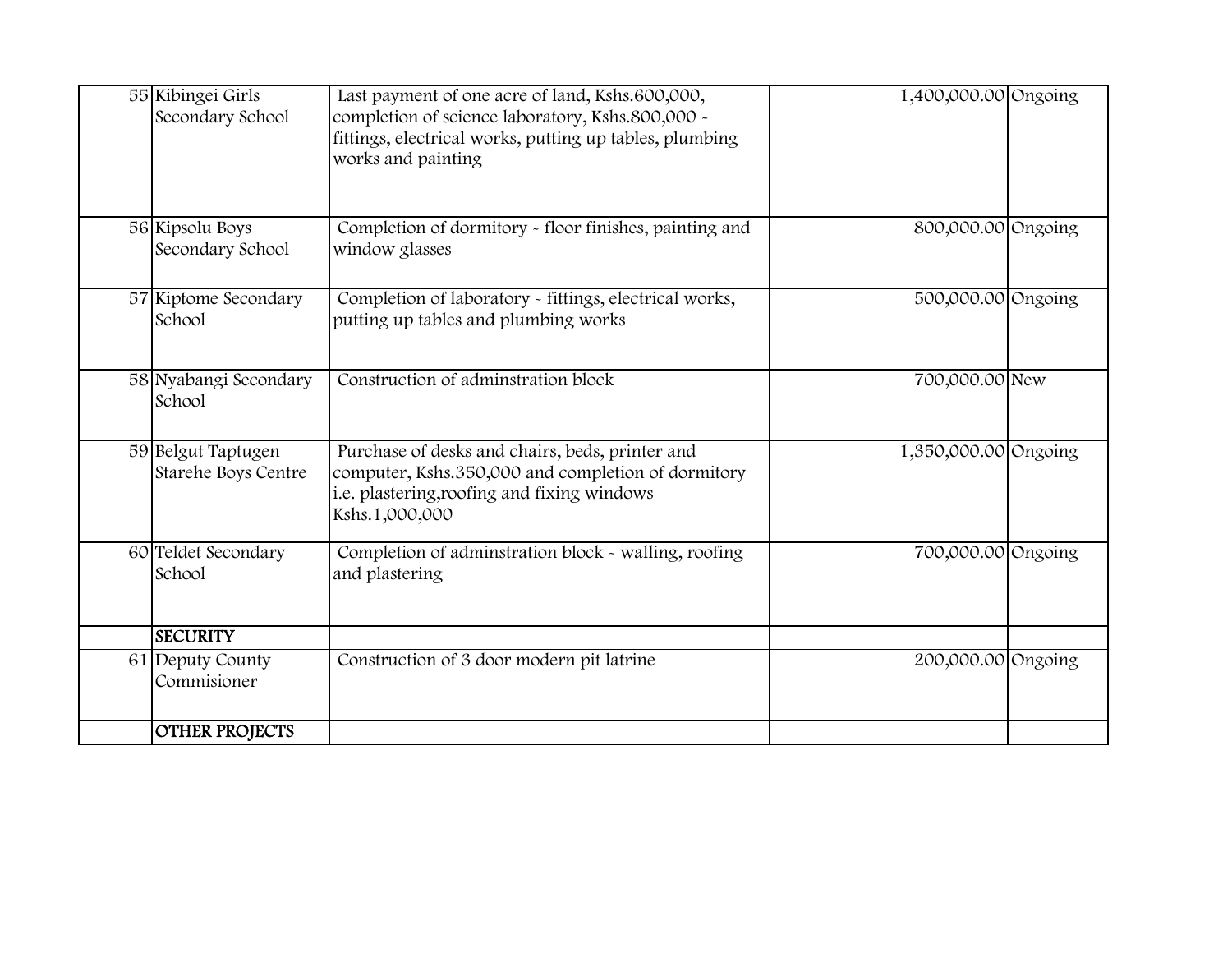| 62 ICT Hub             | Procuring of systems and services of satellite antenna,    | 4,677,027.00 New     |  |
|------------------------|------------------------------------------------------------|----------------------|--|
|                        | router, digital ruggedized tablets, Wi-fi outdoor wireless |                      |  |
|                        | devise with one2U cabinet complete with installation       |                      |  |
|                        | accessories for four sites in partnership with Ministry of |                      |  |
|                        | ICT trough Telkom Kenya - Chebirirbei Youth                |                      |  |
|                        | Polytechnic, Seretut Centre, Kipkoyan Youth Polytechnic    |                      |  |
|                        | and Sosiot Youth Centre                                    |                      |  |
|                        |                                                            |                      |  |
|                        |                                                            |                      |  |
| 63 Strategic Plan      | To cater for preparation of 5 year strategic plan          | 3,500,000.00 New     |  |
| 64 Office Furniture    | Purchase of office furniture - 2 board room tables, 10     | 300,000.00 New       |  |
|                        | board room chairs and 3 executive chairs                   |                      |  |
|                        |                                                            |                      |  |
|                        |                                                            |                      |  |
| 65 NG-CDF Vehicle      | Purchase Of Isuzu double cabin Tfs86 4x4 2.2litres         | 5,600,000.00 New     |  |
|                        |                                                            |                      |  |
| 66 NG-CDFC Office      | Office renovation - repairs of shutters and windows,       | 700,000.00 New       |  |
|                        | plumbing and electrical works, roof repairs and ceiling    |                      |  |
|                        | board and painting                                         |                      |  |
|                        |                                                            |                      |  |
| <b>TOTAL</b>           |                                                            | 81,310,344.82        |  |
|                        | ADMINISTRATION AND RECURRENT EXPENDITURE                   |                      |  |
| Administration and     | To cater for administration and recurrent expenditure      | 1,000,000.00 Ongoing |  |
| Recurrent              |                                                            |                      |  |
| Expenditure            |                                                            |                      |  |
| <b>BURSARY</b>         |                                                            |                      |  |
| $\overline{2}$ Bursary | Payment of bursary to needy students in Secondary and      | 4,500,000.00 Ongoing |  |
|                        | Tertiary Institutions                                      |                      |  |
| <b>TOTAL</b>           |                                                            | 86,810,344.82        |  |
| <b>ADDITIONAL</b>      |                                                            |                      |  |
|                        | NATIONAL GOVERNMENT CONSTITUENCIES DEVELOPMENT FUND BOARD  |                      |  |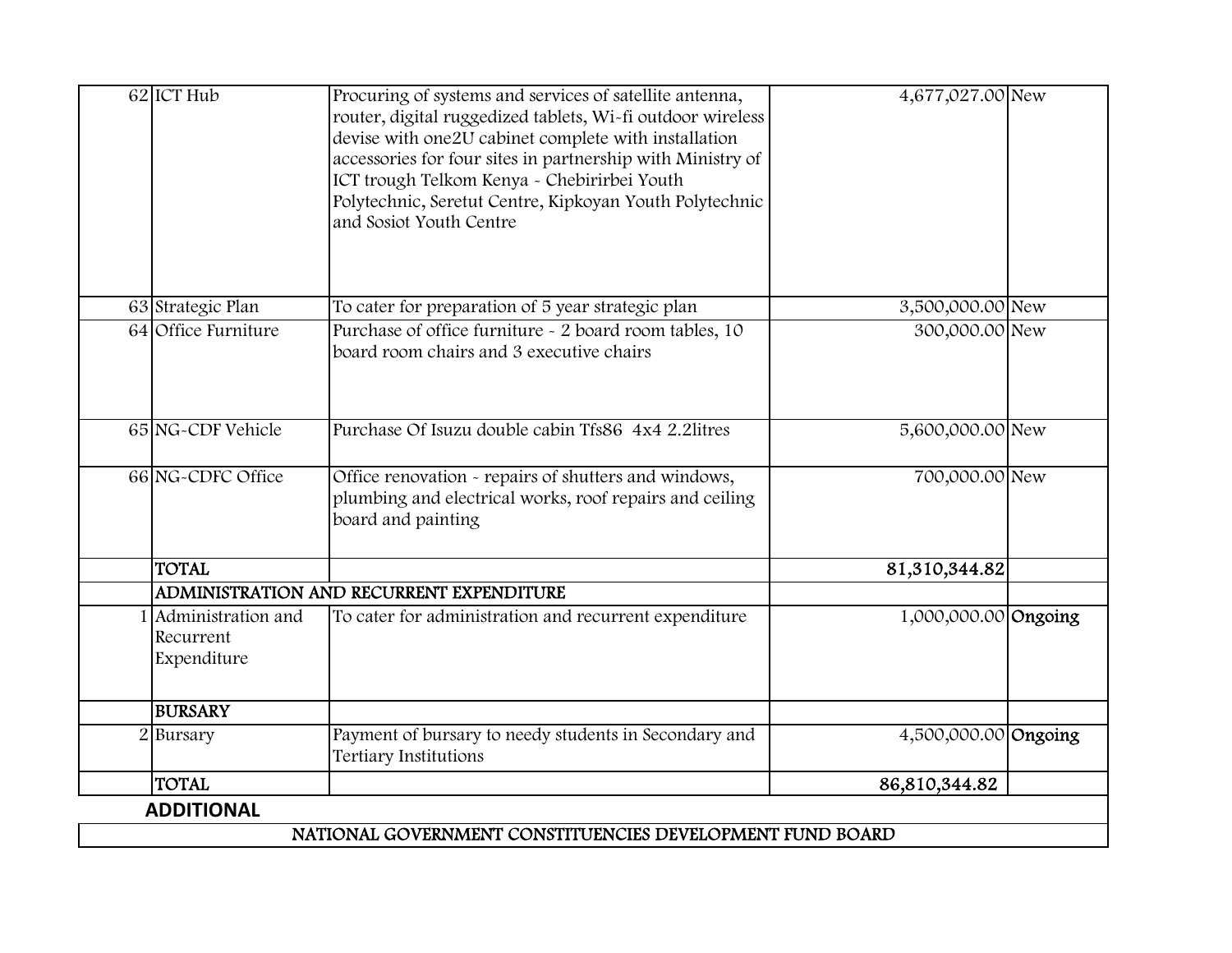|      |                                | BELGUT CONSTITUENCY                                                                                               |                    |         |
|------|--------------------------------|-------------------------------------------------------------------------------------------------------------------|--------------------|---------|
|      |                                | PROJECT PROPOSAL FINANCIAL YEAR 2017/2018                                                                         |                    |         |
| S/NO | <b>Project Name</b>            | Project activity                                                                                                  | Amountl Status     |         |
|      | <b>ADMINISTRATON</b>           |                                                                                                                   |                    |         |
|      | 1 Goods and services           | Purchase of fuel, repairs and maintenance, printing,<br>stationery, telephone, travel and subsistence, office tea | 400,000.00         | ongoing |
|      | 2 Committee expenses           | Payment of committee sitting allowances, transport,<br>conferences                                                | 282,758.62 ongoing |         |
|      | MONITORING, EVAL               |                                                                                                                   |                    |         |
|      | 3 Committee Expenses           | Payment of Committee sitting allowances, transport,<br>conferences                                                | 200,000.00         | ongoing |
|      | 4 Capacity Building            | Undertake training of the pmcs/NG-CDFCs on NGCDF<br>related issues                                                | 100,000.00         | ongoing |
|      | 5 Goods and services           | Purchase of fuel, repairs and maintenance, printing,<br>stationery, airtime, travel and subsistence,              | 41,379.31          | ongoing |
|      | <b>EMERGENCY</b>               |                                                                                                                   |                    |         |
|      | 6 Emergency                    | To cater for any unforeseen occurrences in the<br>constituency during the financial year                          | 568,965.48 New     |         |
|      | <b>BURSARY</b>                 |                                                                                                                   |                    |         |
|      | 7 Bursary Secondary<br>Schools | Payment of bursary to needy student                                                                               | 586,206.94 New     |         |